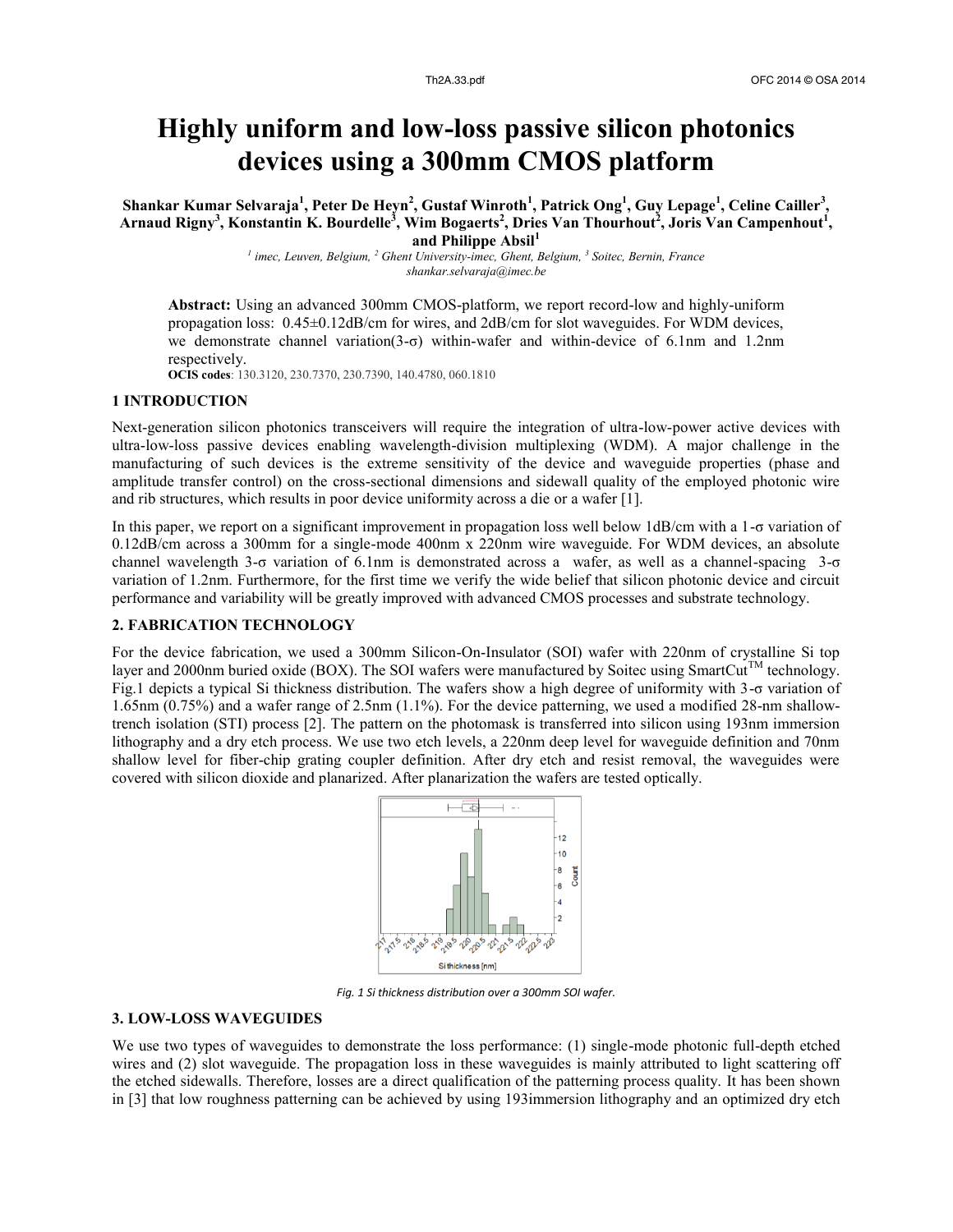process. To assess the propagation loss, we fabricated spiral photonic wire waveguides of three different widths (400, 450 and 500nm) and slot waveguide (260nm rail width, 100nm slot width). Each waveguide comes in 4 lengths (1, 2, 4 and 7cm) from which the propagation loss is extracted by a linear fit. The bend radius of wires and slot waveguides was  $10 \mu m$  and  $20 \mu m$  respectively.

In the C band, we measure an average propagation loss of 0.8, 0.74 and 0.5dB/cm for 400, 450 and 500nm wide wire waveguides respectively over a 300mm wafer (Fig.2). The error margin on individual data point is <0.02dB. To our knowledge, this is the lowest loss reported for fully etched single-mode silicon wire. The waveguide losses are verified across the 300mm wafer with 3-σ variation of 0.12dB/cm and a range of 0.12dB/cm (Fig. 3). This represents over 50% improvement as compared to the best single-mode waveguide reported loss on a 200mm platform.

For slot waveguides, we measure a propagation loss of 2dB/cm at 1550nm (Fig. 4), while with the 200mm platform, a similar type of waveguide geometry yields a loss of between 10-15dB/cm.



*Fig. 2. Propagation loss extraction of a 450nm photonic wire. Loss of different waveguide widths. Inset shows a typical cross-section of a 450nm wide wire*.



*Fig. 3. Within wafer propagation loss uniformity of a 450nm wire waveguide.*



*Fig. 4 (left)Cross-section SEM image of a slot waveguide and (right) typical transmission spectrum and loss spectrum.*

Fig. 6 shows the distribution of the drop wavelength of the first channel across the 300mm wafer. We observe a within-wafer 3σ variation of 6.1 nm, which agrees well with the waveguide width variability over the wafer, where 3-σ variation of 7.65nm is observed.

Fig. 7 shows the variability  $(1-\sigma)$  of the CS error for all channels across a 200mm and a 300mm wafer, as a function of the average CS. By using the 300mm platform the 1-σ variability of the CS error is reduced to 0.4nm (at an average CS of 2.5nm) from 0.7nm in the 200mm platform (at an average CS of 2.55nm) [4].